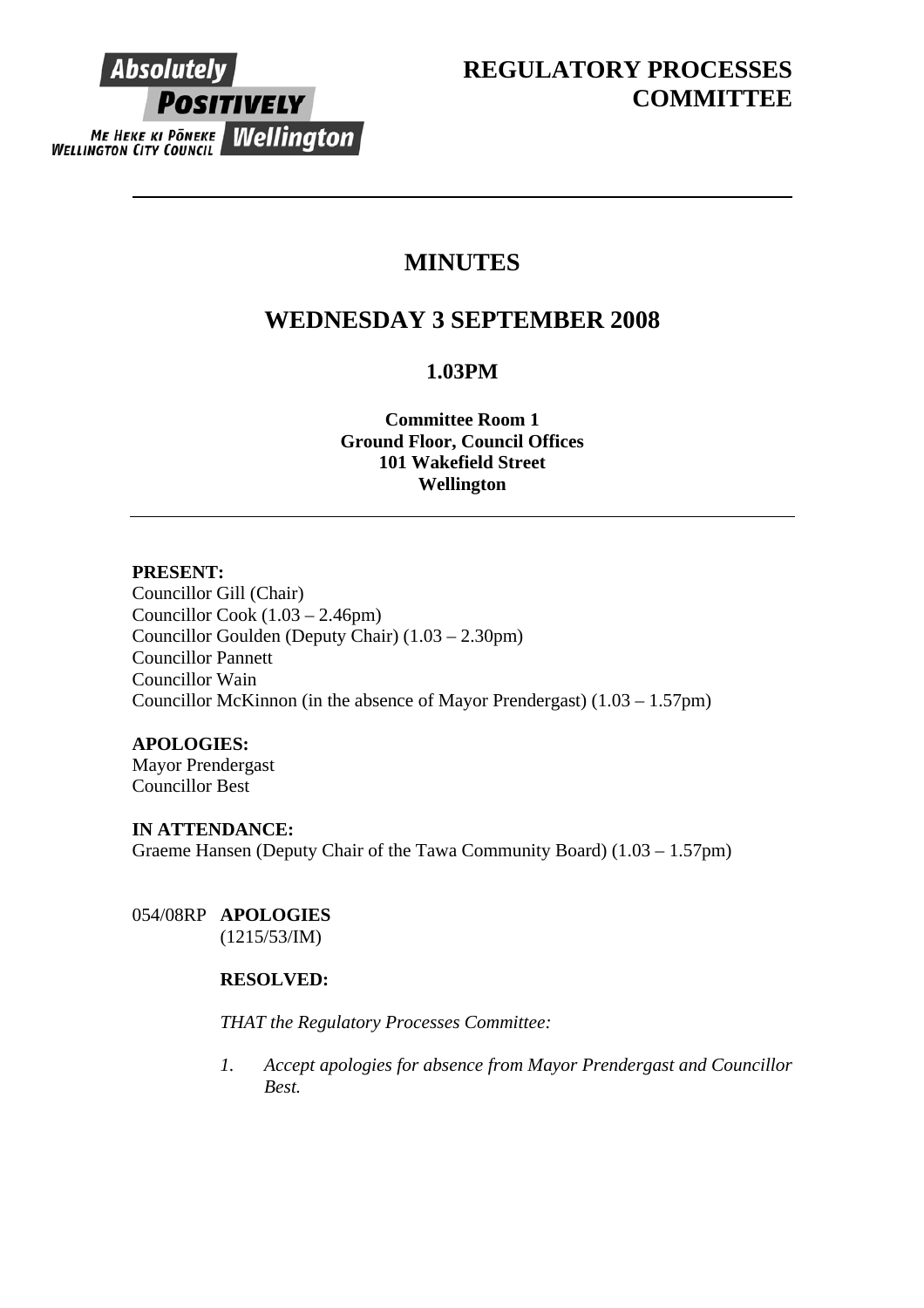## 055/08RP **MINUTES FOR CONFIRMATION** (1215/53/IM)

### **RESOLVED:**

*THAT the Regulatory Processes Committee:* 

*1. Approve the minutes of the ordinary meeting held on Wednesday 6 August 2008 having been circulated, be taken as read and confirmed as an accurate record of that meeting.* 

## 056/08RP **CONFLICT OF INTEREST DECLARATIONS** (1215/53/IM)

#### **NOTED:**

1. There were no conflicts of interest.

## 057/08RP **PUBLIC PARTICIPATION** (1215/53/IM)

#### **NOTED:**

1. Trevor Douglas representative for the Developer of Takapu Island and Alastair Aburn – Technical Consultant both addressed the meeting regarding Report 1 – Proposed Development – Takapu Island Tawa – Comprehensive Development Plan.

## 058/08RP **PROPOSED DEVELOPMENT – TAKAPU ISLAND TAWA – COMPREHENSIVE DEVELOPMENT PLAN** Report of Brett McKay – Chief Planner. (1215/53/IM) (REPORT 1)

**Moved Councillor Gill, seconded Councillor Goulden the substantive motion.** 

**The substantive motion, recommendations 1 and 3 were put and declared CARRIED.** 

**The substantive motion, recommendation 2 was put and declared CARRIED.** 

#### **RESOLVED:**

*THAT the Regulatory Processes Committee:*

*1. Receives the information.* 

Regulatory Processes Committee – Meeting of Wednesday 3 September 2008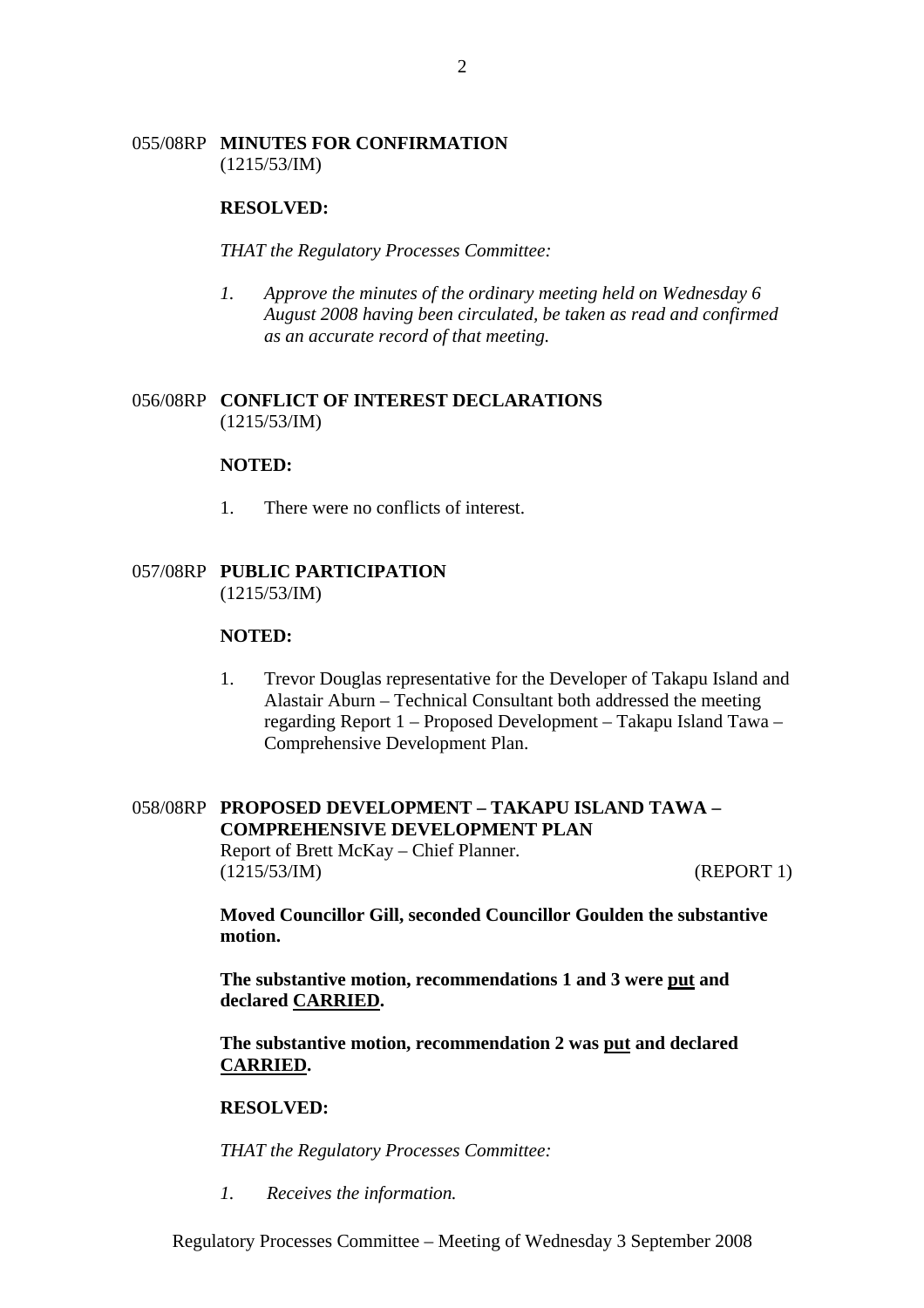- *2. Agrees that the Comprehensive Development Plan from Chaffers Properties Limited prepared by Urban Perspectives Limited dated July 2008 for the development of the site known as Takapu Island be approved as a strategic level commitment to development of the site in an integrated and comprehensive manner.*
- *3. Notes that the approval of the Comprehensive Development Plan does not imply approval of the development proposal or pre-empt in any way the consideration of detailed site development issues that will be the subject of subsequent resource consent processes.*

### **NOTED:**

Councillor Pannett requested that her dissenting vote be recorded against recommendation 2.

## 059/08RP **GRANTING OF FRESH PREMISES LEASE TO WELLINGTON COLLEGIANS CRICKET CLUB INCORPORATED**

Report of Heather Cotton – Property Adviser, Property and Parking Services. (1215/53/IM) (REPORT 2)

**Moved Councillor Cook, seconded Councillor Pannett the substantive motion.** 

**The substantive motion was put and was declared CARRIED.** 

## **RESOLVED:**

*THAT the Regulatory Processes Committee:* 

- *1. Receives the information.*
- *2. Approves, subject to the conditions below, the granting of a fresh lease to the Collegians Cricket Club Incorporated, under the Reserves Act 1977:*

| <b>Location</b>              | <b>Term</b>                                   | Annual<br>Rental             | <b>Annual</b><br><b>Maintenance</b><br>Fee | <b>Type of Lease</b> |
|------------------------------|-----------------------------------------------|------------------------------|--------------------------------------------|----------------------|
| Anderson<br>Park,<br>Kelburn | 10 years $+$<br>one<br>renewal of<br>10 years | $$166 +$<br>GST per<br>annum | $$504 + GST$<br>per annum                  | Premises lease       |

*Any approval to grant fresh leases is conditional upon:* 

- *1. Appropriate consultation with iwi;*
- *2. The Lease being publicly notified in accordance with sections 119 and 120 of the Act and any approved Management Plan;*

Regulatory Processes Committee – Meeting of Wednesday 3 September 2008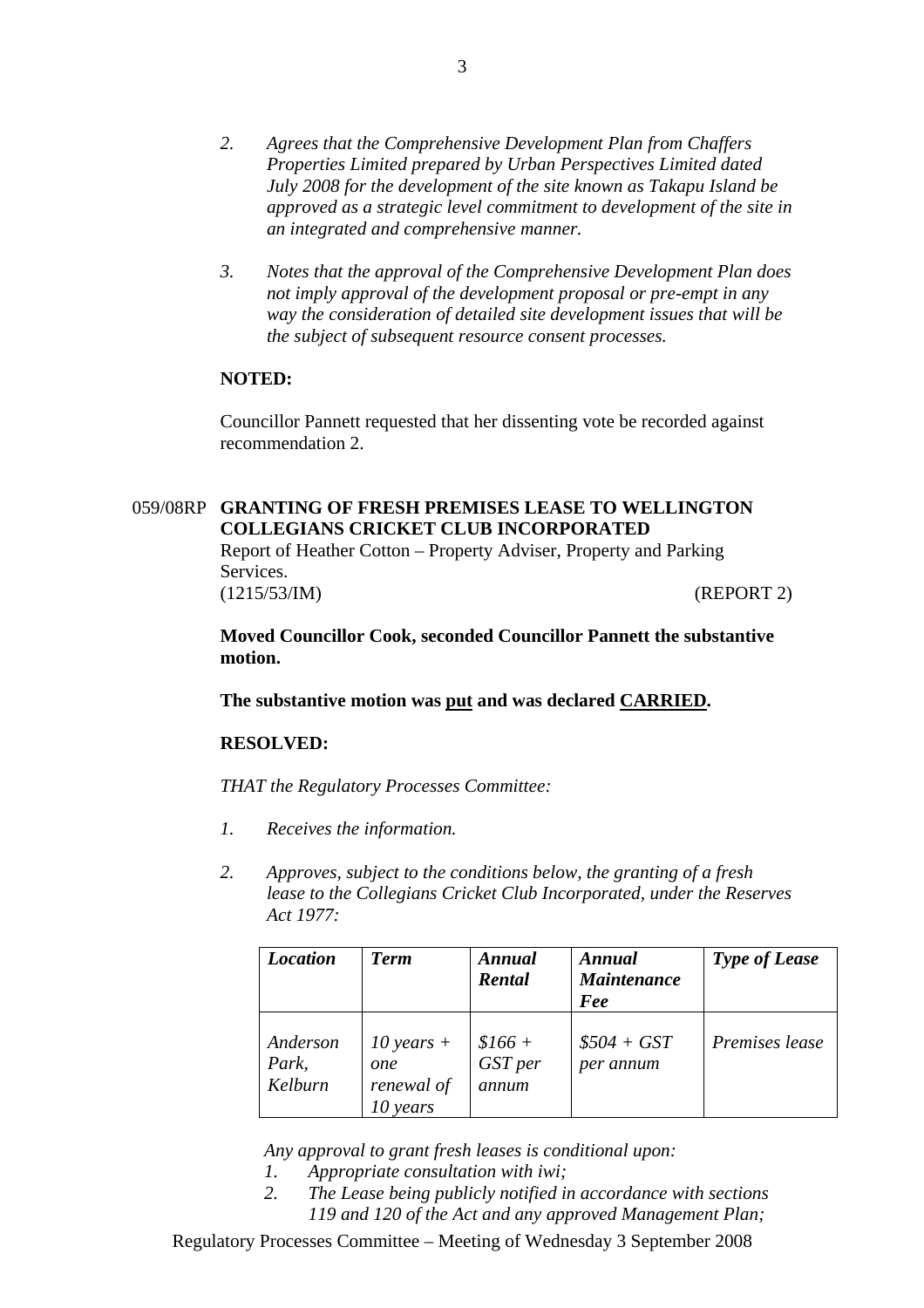- *3. The Club reimbursing the Council for legal and advertisement costs;*
- *4. There being no objections or sustained objections resulting from the consultation or notification.*

(Councillor McKinnon left the meeting at 1.56pm.) (Graeme Hansen left the meeting at 1.56pm.)

## 060/08RP **RESOLUTION TO EXCLUDE THE PUBLIC** (1215/11/IM)

**Moved Councillor Gill, seconded Councillor Cook the motion to exclude the public.** 

#### **The motion was put and was declared CARRIED.**

### **RESOLVED:**

*THAT the Regulatory Processes Committee:* 

*1. Pursuant to the provisions of the Local Government Official Information and Meetings Act 1987, resolve that the public be excluded from the following part of the proceedings of this meeting namely:* 

## *Report 3 - District Plan Change 48 Central Area Review – Resolution of Appeals*

| Grounds: | Section $48(1)(a)$ | that public conduct of the whole<br>or the relevant part of the<br>proceedings of the meeting would<br>be likely to result in the disclosure<br>of information for which good<br>reason for withholding would exist |
|----------|--------------------|---------------------------------------------------------------------------------------------------------------------------------------------------------------------------------------------------------------------|
|          |                    | under Section 7                                                                                                                                                                                                     |
| Reason:  | Section $7(2)(g)$  | maintain legal professional<br>privilege                                                                                                                                                                            |
|          | Section $7(2)(i)$  | to enable the Council to carry out<br>negotiations without prejudice or<br>disadvantage                                                                                                                             |

*Report 4 - -District Plan Change 48 Central Area Review – Resolution of Appeals* 

| Grounds: | Section $48(1)(a)$ that public conduct of the whole |
|----------|-----------------------------------------------------|
|          | or the relevant part of the                         |
|          | proceedings of the meeting would                    |
|          | be likely to result in the disclosure               |
|          | of information for which good                       |